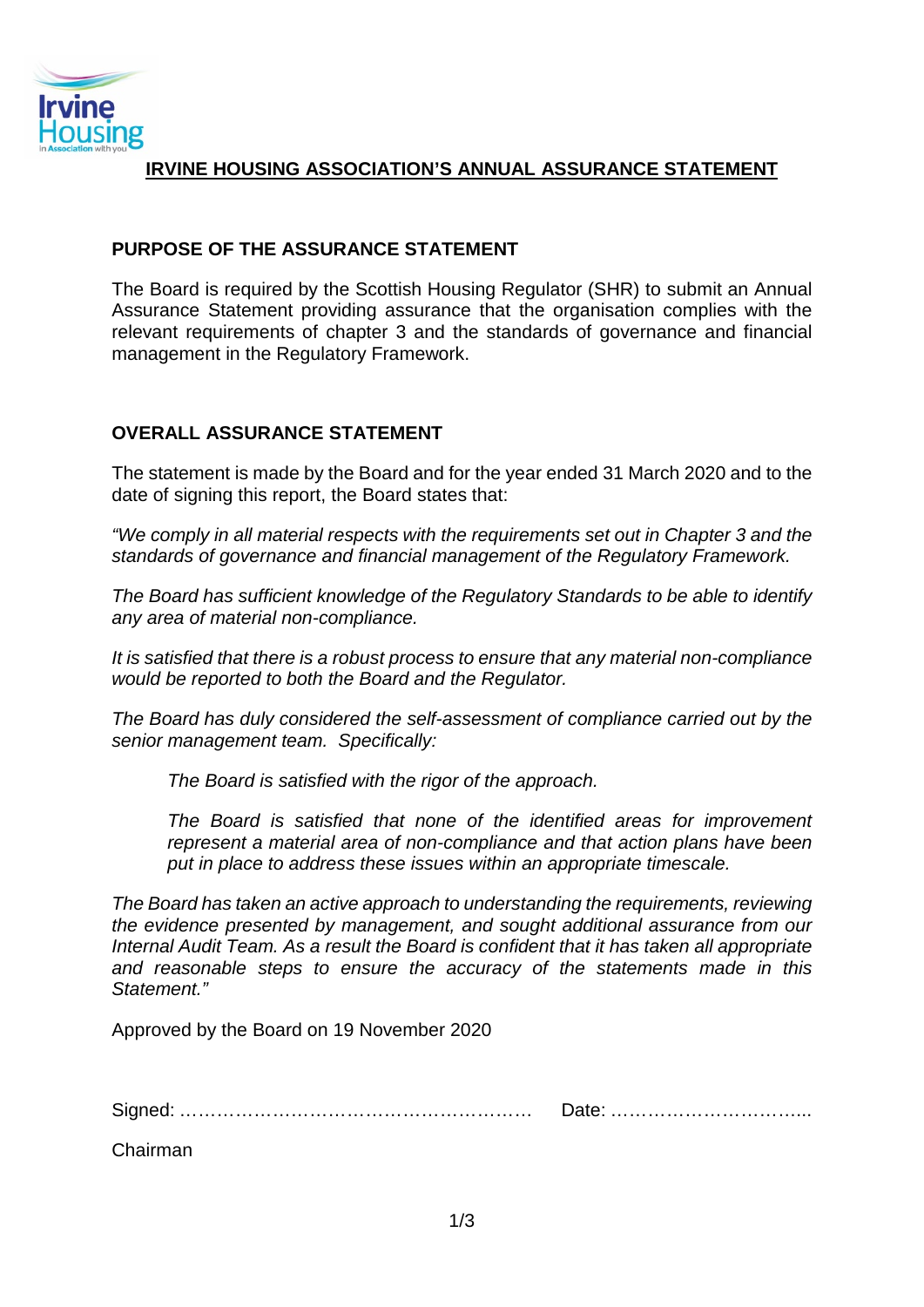

#### **INTRODUCTION**

This is statement by the Board and the conclusion is owned by the Board. In reaching this conclusion we have brought the Board's knowledge and experience to bear as well as reviewing the self-assessment of compliance done by the senior management team.

#### **BOARD ASSESSMENT OF COMPLIANCE WITH THE REGULATORY STANDARDS**

#### **Process for identifying any material non-compliance**

No framework of control can guarantee that adverse events will never happen. Whether something is material or not will always be a judgement. In defining what is "material" we have been informed by guidance from the SHR which states that a material issue could:

- Seriously affect the interests and safety of tenants, people who are homeless or other service users.
- Threaten the stability, efficient running or viability of service delivery arrangements.
- Bring the landlord into disrepute, or raise public concern about the organisation of the social housing sector.
- Put at risk the good governance and financial health of the organisation.

The Board has established a comprehensive performance framework to hold the senior management team to account for the most fundamental areas of the organisation's activities. This includes regular Board reports covering:

- Financial performance including cash flow and compliance with loan covenants.
- Landlord safety responsibilities incorporating a comprehensive compliance dashboard.
- Customer satisfaction including performance KPIs and complaints analysis.
- Risk both internal and from the external environment.
- Progress in delivering the Corporate Plan.

The Board is satisfied that adequate whistleblowing arrangements are in place to ensure that matters of concern to employees, customers or stakeholders can be brought to its attention.

No material areas of non-compliance have been identified in the year under review through these routine monitoring arrangements.